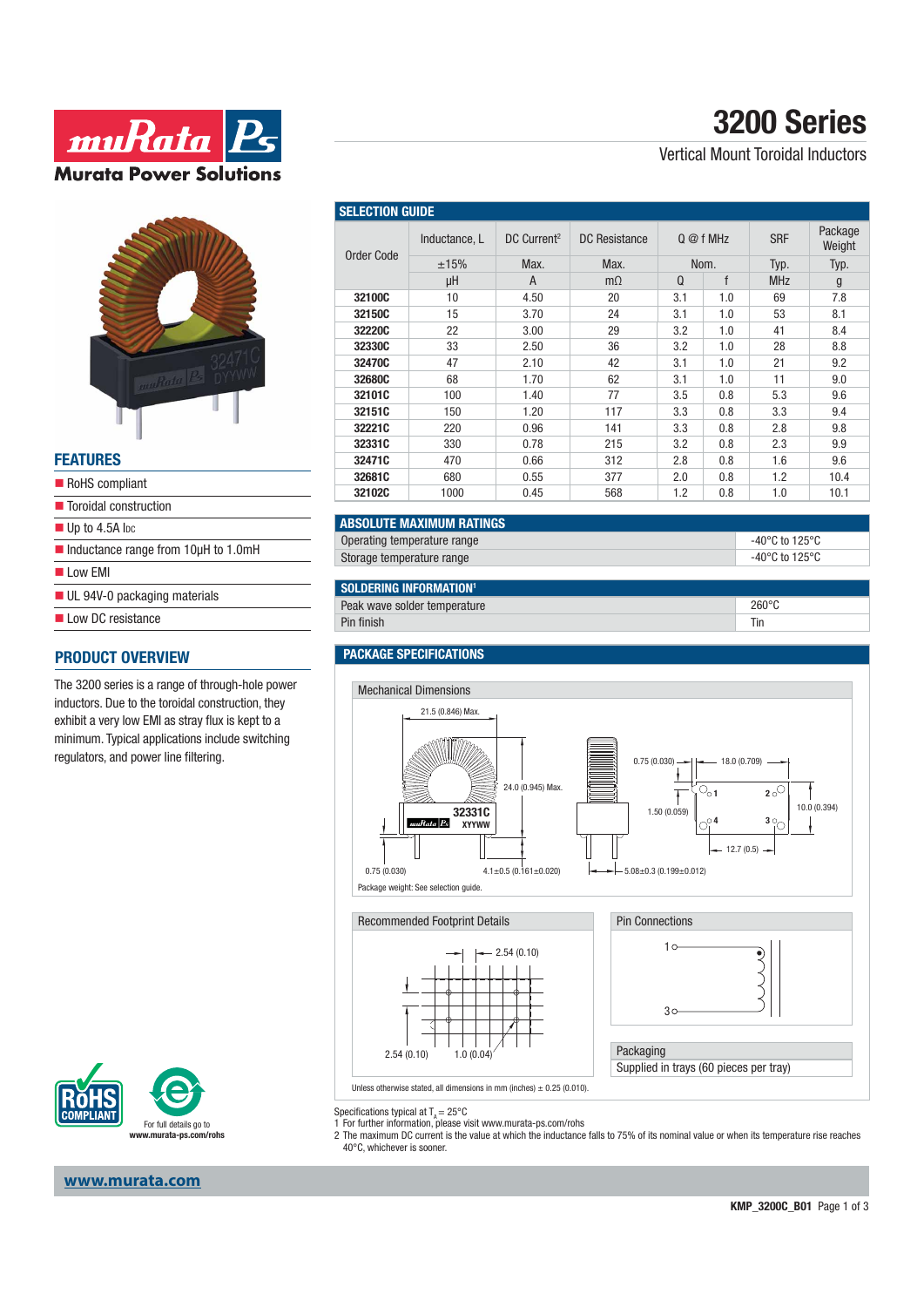### **muRata Ps** Murata Power Solutions

## **3200 Series**

Vertical Mount Toroidal Inductors



**www.murata.com**

**KMP\_3200C\_B01** Page 2 of 3